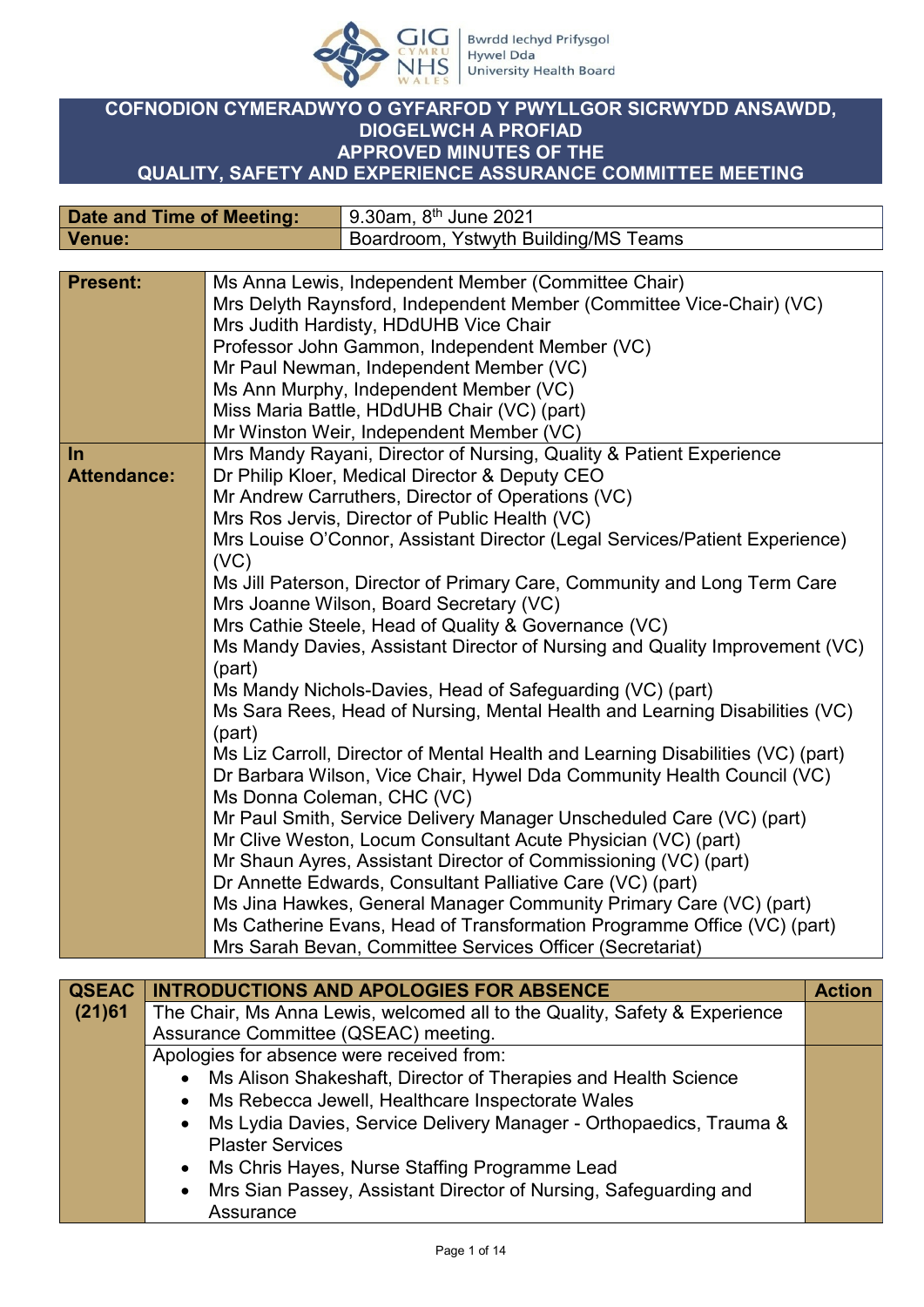| <b>QSEAC</b> | <b>DECLARATIONS OF INTERESTS</b>                                                                                                                                                                                                                                                                                                                                                                                                                                                                                                                                                                                                                                                                                                                                                                                                                                                               |           |
|--------------|------------------------------------------------------------------------------------------------------------------------------------------------------------------------------------------------------------------------------------------------------------------------------------------------------------------------------------------------------------------------------------------------------------------------------------------------------------------------------------------------------------------------------------------------------------------------------------------------------------------------------------------------------------------------------------------------------------------------------------------------------------------------------------------------------------------------------------------------------------------------------------------------|-----------|
| (21)62       | There were no declarations of interests made.                                                                                                                                                                                                                                                                                                                                                                                                                                                                                                                                                                                                                                                                                                                                                                                                                                                  |           |
|              |                                                                                                                                                                                                                                                                                                                                                                                                                                                                                                                                                                                                                                                                                                                                                                                                                                                                                                |           |
| <b>QSEAC</b> | MINUTES AND MATTERS ARISING FROM THE MEETING HELD ON 13th                                                                                                                                                                                                                                                                                                                                                                                                                                                                                                                                                                                                                                                                                                                                                                                                                                      |           |
| (21)63       | <b>APRIL 2021</b>                                                                                                                                                                                                                                                                                                                                                                                                                                                                                                                                                                                                                                                                                                                                                                                                                                                                              |           |
|              | <b>RESOLVED</b> - that the minutes of the meeting held on 13 <sup>th</sup> April 2021 be                                                                                                                                                                                                                                                                                                                                                                                                                                                                                                                                                                                                                                                                                                                                                                                                       |           |
|              | approved as a correct record.                                                                                                                                                                                                                                                                                                                                                                                                                                                                                                                                                                                                                                                                                                                                                                                                                                                                  |           |
|              |                                                                                                                                                                                                                                                                                                                                                                                                                                                                                                                                                                                                                                                                                                                                                                                                                                                                                                |           |
| <b>QSEAC</b> | TABLE OF ACTIONS FROM THE MEETING HELD ON 13th APRIL 2021                                                                                                                                                                                                                                                                                                                                                                                                                                                                                                                                                                                                                                                                                                                                                                                                                                      |           |
| (21)64       | An update was provided on the Table of Actions from the meeting held on 13th                                                                                                                                                                                                                                                                                                                                                                                                                                                                                                                                                                                                                                                                                                                                                                                                                   |           |
|              | April 2021, with no further comments from Members.                                                                                                                                                                                                                                                                                                                                                                                                                                                                                                                                                                                                                                                                                                                                                                                                                                             |           |
|              |                                                                                                                                                                                                                                                                                                                                                                                                                                                                                                                                                                                                                                                                                                                                                                                                                                                                                                |           |
| <b>QSEAC</b> | <b>CORPORATE RISKS ASSIGNED TO QSEAC</b>                                                                                                                                                                                                                                                                                                                                                                                                                                                                                                                                                                                                                                                                                                                                                                                                                                                       |           |
| (21)65       | The Corporate Risks Assigned to QSEAC report was presented to Members,<br>and Ms Lewis invited comments on the risks detailed within the report.                                                                                                                                                                                                                                                                                                                                                                                                                                                                                                                                                                                                                                                                                                                                               |           |
|              | Mrs Judith Hardisty requested assurance in respect of Risk 1032 on how<br>retention challenges are being addressed. Acknowledging that the Integrated<br>Autism Service (IAS) is part funded by the Integrated Capital Fund (ICF), and<br>also via regional means, Mrs Hardisty queried the plans in place to fund the<br>service on a more permanent basis. Mr Andrew Carruthers assured Members<br>that funding confirmation had recently been received.                                                                                                                                                                                                                                                                                                                                                                                                                                     |           |
|              | In relation to Risk 635, Mr Paul Newman enquired whether there would be<br>any residual risk associated with the closure of settled status applications at<br>the end of June 2021. Mrs Mandy Rayani advised that the Director of<br>Workforce and Operational Development would be discussing any emerging<br>issues regarding settled status with the Directorate on 11 <sup>th</sup> June 2021,<br>however, no issues have been raised to date. Mrs Rayani undertook to<br>establish and confirm the situation following the Committee meeting.                                                                                                                                                                                                                                                                                                                                             | <b>MR</b> |
|              | In relation to Risk 684, Mr Newman queried the position on the lack of an<br>agreed replacement programme for radiology equipment across the Health<br>Board. Mrs Rayani undertook to provide an update following the Committee<br>meeting, whilst providing assurance that this continues to be flagged to<br>Welsh Government. Mrs Rayani also provided assurance that this could be<br>raised at the upcoming Joint Executive Team (JET) meeting with WG. Mr<br>Carruthers advised of the potential to resource additional activity externally<br>and to consider commissioning private contractors whilst awaiting the<br>required capital, if necessary.                                                                                                                                                                                                                                  | <b>MR</b> |
|              | In relation to Risk 750, Mr Newman queried whether any action had been<br>taken to address the lack of substantive middle grade doctors. Dr Phillip Kloer<br>advised that, whilst this is a recurrent problem, there has been a slight<br>improvement recently. In relation to the recruitment of 4 middle grade posts,<br>Mrs Joanne Wilson drew Members' attention to the update provided within<br>the risk register that these posts are out to advert. However, successful<br>candidates are currently overseas and are affected by current travelling<br>restrictions to the UK due to the pandemic. Mr Newman queried any<br>underlying themes attributed to the challenges in recruitment, to which Dr<br>Kloer responded that it remains a 'buyer's market', with staff increasingly<br>likely to accept posts in one organisation whilst negotiating with another. Dr<br>Dao 2 of 11 |           |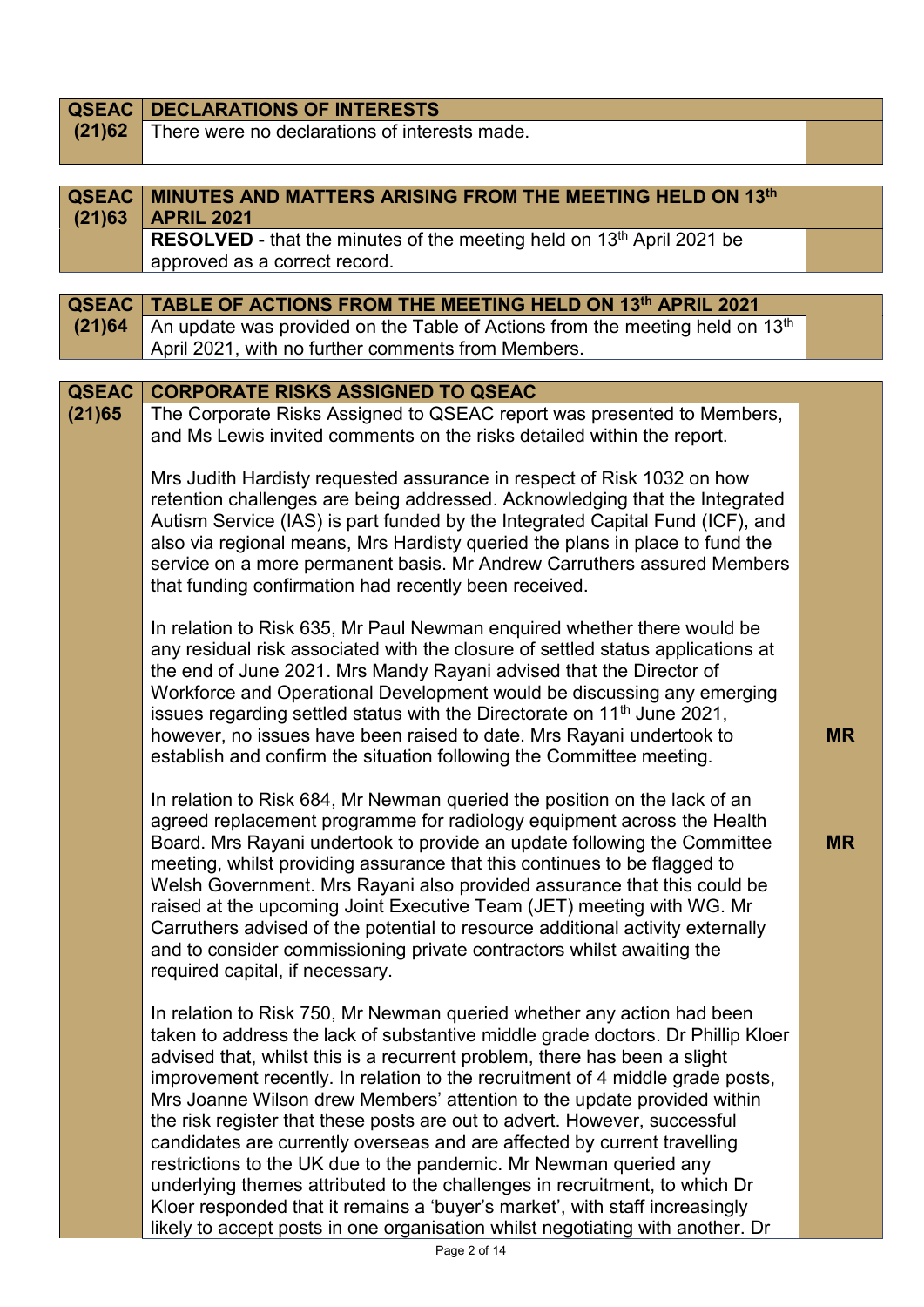| first instance. | recruit to, recruitment to Swansea Bay University Health Board (SBUHB) has<br>recently increased. Mrs Rayani added that, although the Health Board's<br>reputation has improved over the past few years, there is still a challenge to<br>recruit to the further West of Wales.<br>Dr Kloer assured Members that overseas recruitment and the on-boarding of<br>doctors is also being reviewed to improve recruitment. Mr Weir queried the<br>option of having nurse practitioners and pharmacists to complement the<br>service and suggested the use of other professionals to shore up the lack of<br>middle grade doctors as a possible contingency plan. Dr Kloer responded<br>that whatever mitigating actions are put in place, there remain intrinsic issues<br>related to the structure of the organisation. In addition, there is no paediatric<br>service at WGH, which could deter middle grade doctors. Mr Weir queried<br>when the Committee could receive a deep dive into Risk 750. Ms Lewis<br>suggested that Mr Weir and Dr Kloer undertake a discussion around the<br>issue of recruitment and reputation outside of the Committee meeting in the<br>In relation to Risk 117, Mrs Delyth Raynsford expressed concern regarding a<br>potential increase in waiting lists due to acute site pressures within SBUHB.<br>Mrs Rayani suggested that this be discussed under item QSEAC (21)69<br>Commissioning for Quality Outcomes. Mrs Raynsford also raised a query<br>relating to Risk 1032, regarding staff on fixed term contracts, which it was<br>agreed would be discussed under item QSEAC (21)66 Mental Health and<br>Learning Disabilities presentation.<br>In relation to Risk 628 and the fragility of therapy provision across acute and<br>community services, Professor John Gammon noted that the conversation<br>regarding therapy waiting times has been ongoing for some time. Mrs Rayani<br>responded that there have been changes to how and where staff are working<br>within therapy services over the past 12-15 months, which may reflect the<br>progress being made in how the service is being modernised.<br>The Committee RECEIVED ASSURANCE that:<br>• All identified controls are in place and working effectively.<br>• All planned actions will be implemented within stated timescales and | <b>WW/PK</b> |
|-----------------|---------------------------------------------------------------------------------------------------------------------------------------------------------------------------------------------------------------------------------------------------------------------------------------------------------------------------------------------------------------------------------------------------------------------------------------------------------------------------------------------------------------------------------------------------------------------------------------------------------------------------------------------------------------------------------------------------------------------------------------------------------------------------------------------------------------------------------------------------------------------------------------------------------------------------------------------------------------------------------------------------------------------------------------------------------------------------------------------------------------------------------------------------------------------------------------------------------------------------------------------------------------------------------------------------------------------------------------------------------------------------------------------------------------------------------------------------------------------------------------------------------------------------------------------------------------------------------------------------------------------------------------------------------------------------------------------------------------------------------------------------------------------------------------------------------------------------------------------------------------------------------------------------------------------------------------------------------------------------------------------------------------------------------------------------------------------------------------------------------------------------------------------------------------------------------------------------------------------------------------------------------------------------------------------------------------------------------------------|--------------|
|                 | Kloer added that more remote areas tend to be less attractive to Accident &<br>Emergency (A&E) doctors who are likely to favour working within large<br>centres where there are more consultants, trainees and activity.<br>In regard to the recruitment process, Mr Winston Weir raised concern over<br>possible reputational issues affecting recruitment and retention, particularly at<br>Withybush General Hospital (WGH). Mrs Rayani advised that whilst Prince<br>Phillip Hospital (PPH) has traditionally been a relatively easy hospital to                                                                                                                                                                                                                                                                                                                                                                                                                                                                                                                                                                                                                                                                                                                                                                                                                                                                                                                                                                                                                                                                                                                                                                                                                                                                                                                                                                                                                                                                                                                                                                                                                                                                                                                                                                                        |              |

| <b>QSEAC</b> | DEEP DIVE ON MENTAL HEALTH AND LEARNING DISABILITIES (RISK                                                                                                                                                                                                                                                                                                                                   |
|--------------|----------------------------------------------------------------------------------------------------------------------------------------------------------------------------------------------------------------------------------------------------------------------------------------------------------------------------------------------------------------------------------------------|
| (21)66       | 1032)                                                                                                                                                                                                                                                                                                                                                                                        |
|              | The Deep Dive of Mental Health and Learning Disabilities (MHLD) slide set<br>was presented to Committee. Mr Carruthers introduced the presentation by<br>acknowledging the challenges experienced by the Directorate over the past 18<br>months in delivering and maintaining essential services due to the impact of<br>COVID-19. However, Mr Carruthers recognised that performance issues |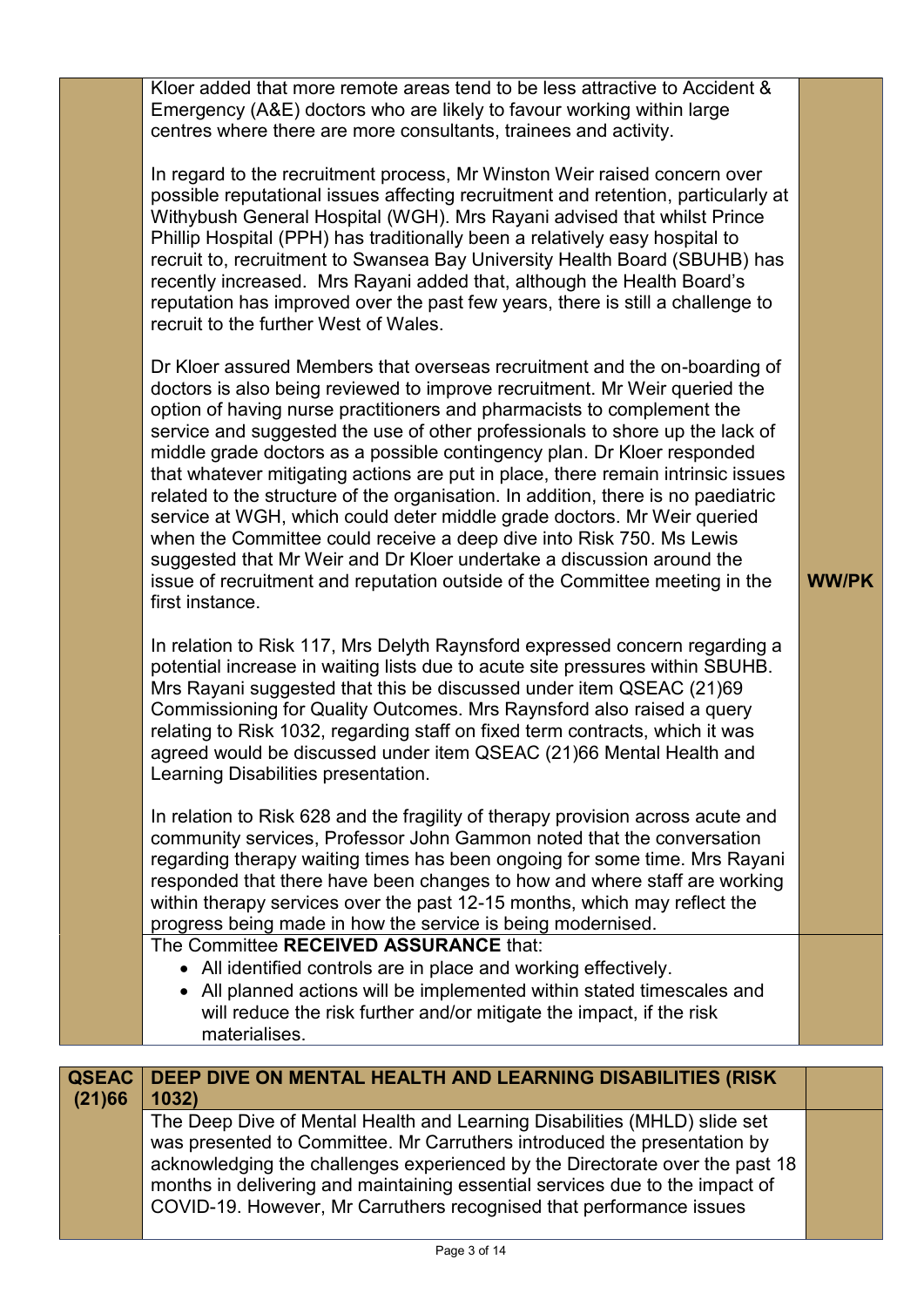existed pre-pandemic, which has required the Directorate to work extremely hard to recover this position.

Mr Carruthers highlighted accommodation as a significant issue in terms of estates work and sites being fit for purpose. Members were assured that an urgent Task and Finish Group has been established to address these accommodation issues.

Ms Sara Rees provided an update on the current management of the waiting list situation within the Directorate's services, including the Memory Assessment Service (MAS), Autistic Spectrum Disorder (ASD) Service, Adult Attention Deficit and Hyperactivity Disorder (ADHD) Service, Integrated Psychological Therapies Service (IPTS) and Specialist Child and Adolescent Mental Health Services (S-CAMHS). Ms Rees assured Members that a deep dive is presented bi-monthly at MHLD Business Planning and Performance Assurance Group (BPPAG) meetings to discuss risks and mitigating actions.

Furthermore, each service has a system in place whereby referrals are screened and prioritised according to risk, with active monitoring of waiting lists in all service areas. Each service also has a Keeping in Touch process, whereby contact is maintained with those on the waiting list, via letter or telephone. The Directorate has established a MHLD Principles of Good Practice for Waiting Lists Management Group. The Directorate also identifies any slippage to further fund waiting list initiatives. Members were assured that patient experience and quality indicators are reported via the MHLD Quality, Safety and Experience Group, and the Directorate is linked into the all Wales outcome measurement project.

Ms Rees informed Members of a current lack of health informatics to support the reporting of service activity and clinical intelligence data, with services utilising their own local systems. This risk will be reviewed as part of the all Wales outcome measurement project.

Ms Rees informed Members of the development of virtual platforms to enable the continuation of face to face interventions and highlighted the involvement of the third sector in supporting users and carers to participate in digital platforms and improve confidence in their use. Digital Champions have also been identified within the Health Board to promote and support IT solutions and digital platforms for the workforce.

In terms of workforce, staff have been supported to work flexibly during the pandemic, with Personal Appraisal Development Reviews (PADR) and protected learning time for mandatory training being maintained. Ms Rees praised the support provided by the Staff Psychological Wellbeing Service.

Ms Lewis drew Members' attention to the queries raised earlier in the meeting. In relation to ASD funding streams, Members were informed that funding for the IAS had initially been non-recurring, however, the issue of funding has been raised within national meetings to substantiate continuous funding. With regard to fixed term contracts, Ms Rees advised that an applicant with ASD skills had requested a fixed term contract originally. Ms Rees informed Members that consideration had been given to utilise slippage to fund waiting list initiatives. Ms Rees further informed Members that demand and capacity modelling undertaken with the Delivery Unit is still in progress, and that the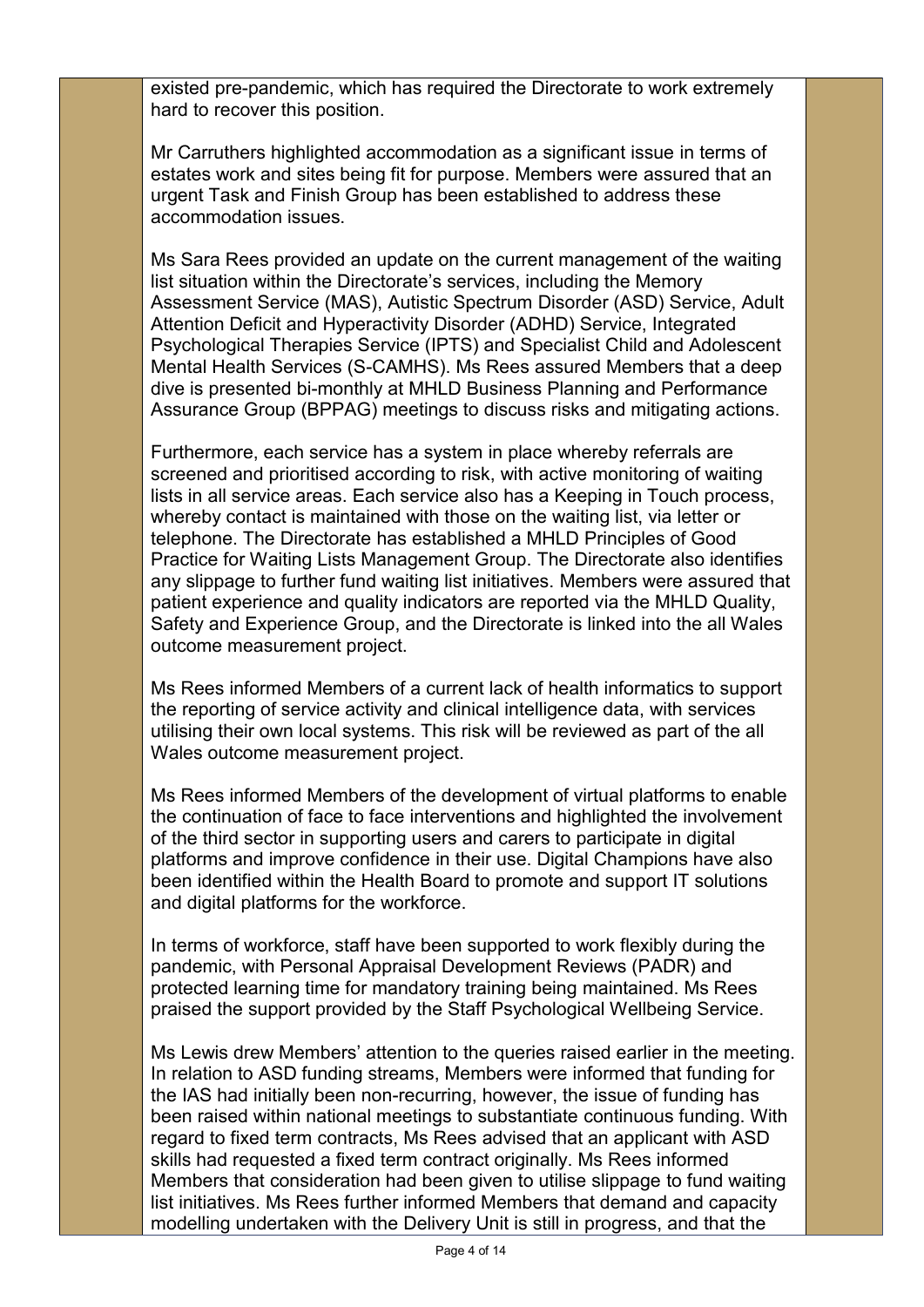adult and S-CAMHS ASD services have now been combined under one management structure.

| Ms Lewis queried when the Directorate would be able to provide the                 |
|------------------------------------------------------------------------------------|
| Committee with a clear understanding of timescales to address the challenges       |
| over the next few months and years. Ms Liz Carroll acknowledged that the           |
| referral rate into S-CAMHS ASD services is consistent and unlikely to reduce,      |
| therefore additional resource is of vital importance. Ms Carroll acknowledged      |
| the reliance on resources outside of the Directorate, for example,                 |
| assessments undertaken by the education sector. Mr Carruthers assured              |
| Members that the Directorate has specifically identified specialist skill sets for |
| recruitment, which will have a major positive impact. Mr Carruthers highlighted    |
| that the workforce challenges are a national challenge and that the Directorate    |
| had utilised monies that would have been underspent to improve the waiting         |
| list situation.                                                                    |

Mrs Hardisty highlighted the complexity of the bidding process for allocated monies, which has been raised by Health Board Vice Chairs nationally. Mrs Hardisty advised of the importance of linking in with the development of the NEST (Nurturing, Empowering, Safe Trusted) Framework, delivered by the Regional Partnership Board, to gain an understanding of when waiting list issues should ease. Mrs Hardisty recognised the efforts of the Directorate in successfully removing the historic waiting lists pre-pandemic, however, demand for services is unlikely to recede and therefore waiting list issues need to be tackled immediately in addition to implementing measures to enable a sustainable way of supporting children.

Ms Carroll concluded by reiterating that the issue of accommodation space cannot be underestimated; Mrs Hardisty and Ms Lewis offered their support and assistance with any discussions with WG on this and any other issues.

Ms Lewis conveyed thanks to the Directorate's teams involved in doing their best under the prevailing circumstances. From a Committee perspective, Ms Lewis requested a clear sense of what the next 6, 9, and 12 months would look like and when the Committee could anticipate improvements being evident. Ms Carroll and Ms Rees undertook to provide a further update to a future Committee meeting.

**SR/LC**

*Ms Sara Rees and Ms Liz Carroll left the Committee meeting* The Committee **NOTED** the update on the current management of the waiting list situation for services within the MHLD Directorate and **RECEIVED ASSURANCE** from the processes and mitigating actions in place.

| <b>QSEAC</b> | <b>UPDATE ON COVID-19 RELATED ACTIVITY</b>                                |  |
|--------------|---------------------------------------------------------------------------|--|
| (21)67       | The Update on COVID-19 Related Activity was presented to Committee. Mrs   |  |
|              | Rayani advised Members of further improvements made since the slide set   |  |
|              | had been circulated and informed Members of the refreshed government      |  |
|              | guidance regarding infection prevention and control. Mrs Rayani assured   |  |
|              | Members there is no change within the parameters of healthcare provision  |  |
|              | services and that social distancing arrangements continue to be monitored |  |
|              | and policed.                                                              |  |
|              |                                                                           |  |
|              | Mrs Rayani informed Members that non-COVID-19 activity levels have        |  |
|              | increased, with 'pinch points' being observed in A&E departments.         |  |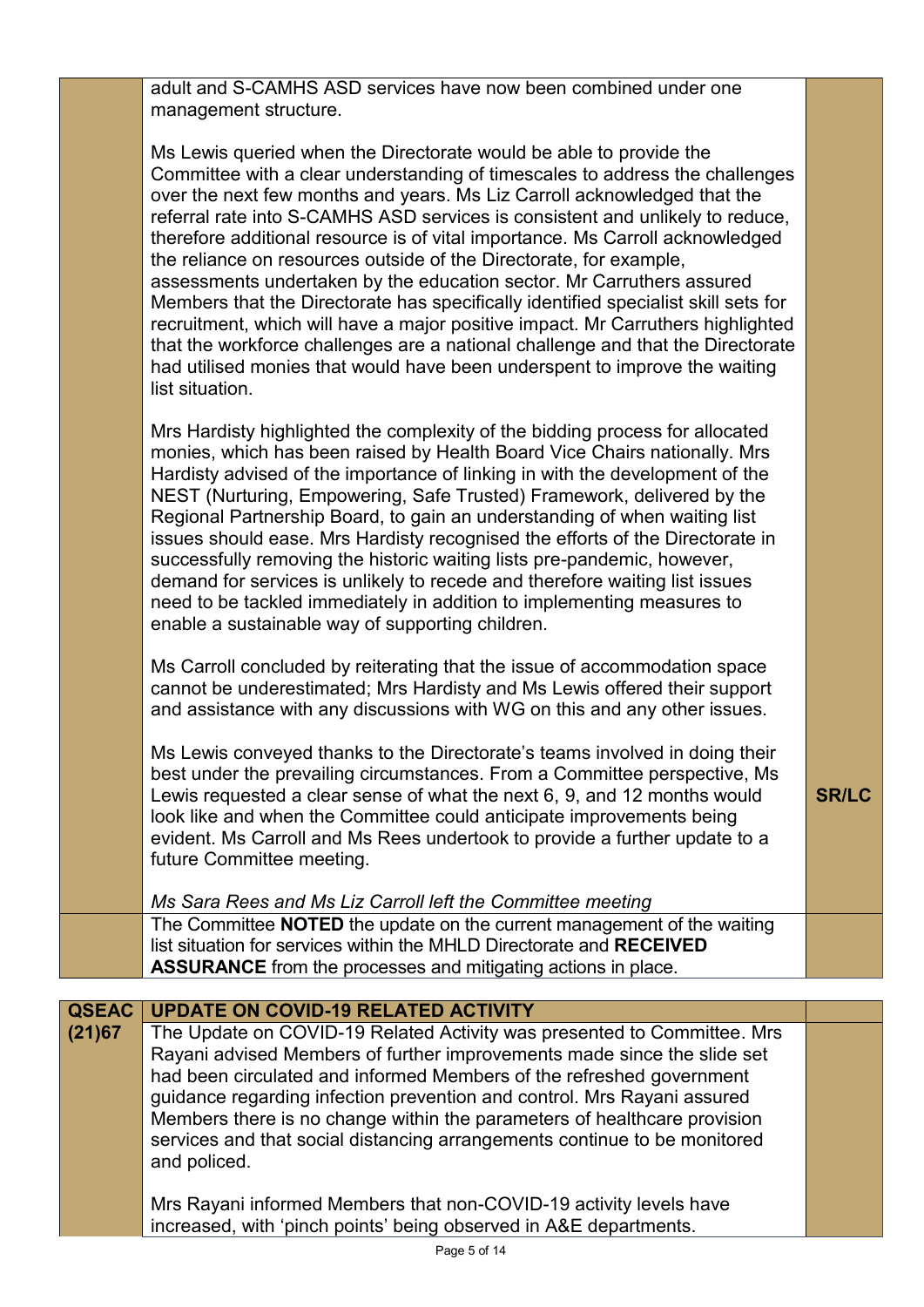Members' attention was drawn to the 4 harms identified within the slide set. Ms Cathie Steele informed Members that 265 COVID-19 related deaths are currently under review, with 48% of these reviews having been completed by a relatively small team. Hospital acquired COVID-19 infections are also being reviewed utilising an all Wales toolkit. Ms Steele assured Members that an interim report would be prepared to share early learning and would include a review of documentation and communication with families.

Dr Kloer advised Members that a mortality and nosocomial review is due to be presented to Board Seminar on 17<sup>th</sup> June 2021 and that an update would be brought back to a future Committee meeting.

Noting that the presentation does not explicitly include issues experienced within Primary Care, Ms Jill Paterson advised Members of the concerns raised by WG regarding the backlog of demand. In terms of social distancing, Ms Paterson noted that many GP properties are private properties and are often relatively small, which has resulted in practices reverting to closed door policies. Concerns raised by the Community Health Council (CHC) relate to a return to face to face consultations, advising there are many people in support of virtual consultations and that a blended approach going forward would be viewed as appropriate. Ms Paterson advised of consideration of a mixed model of care going forward with those patients requesting a face to face consultation having the ability to do so.

With regard to case and vaccination activity, Mrs Ros Jervis informed Members that the Health Board has a case rate average of 9.6 per 100,000 and a positivity rate of 1.2%. Mrs Jervis further informed Members that contact tracing continues to be conducted to mitigate the spread of a very small number of Delta variant cases identified. Approximately 267,000 of the Health Board's population have received their first dose of the vaccine and approximately 161,000 have received their second. Members were advised that the Health Board is nearing 84% of the over 18 population having received their first vaccination, which represents an incredible achievement. It was noted that community pharmacists are also participating in the administration of second vaccinations.

Mrs Raynsford queried the potential impact of the increase in tourism on the area, considering the forthcoming school holidays and warmer weather. Mrs Jervis responded that current concern surrounding the easing of restrictions, such as indoor hospitality, and impact upon case incidence rates would be evident within the next few weeks. Mr Carruthers advised that a recent urgent meeting held between health boards' Chief Operating Officers discussed the volume of 999 calls in tourist hotspots and acknowledged the need to consider plans for the summer months.

Mr Carruthers informed Members there are currently no COVID-19 cases within the Health Board's acute sites, however, preparations are being requested of Primary Care and the community for a possible increase in demand at the end of July 2021.

Ms Lewis concluded by accepting the recommendations made within the slide set, whilst acknowledging that the situation is fluid may change.

**PK/MR**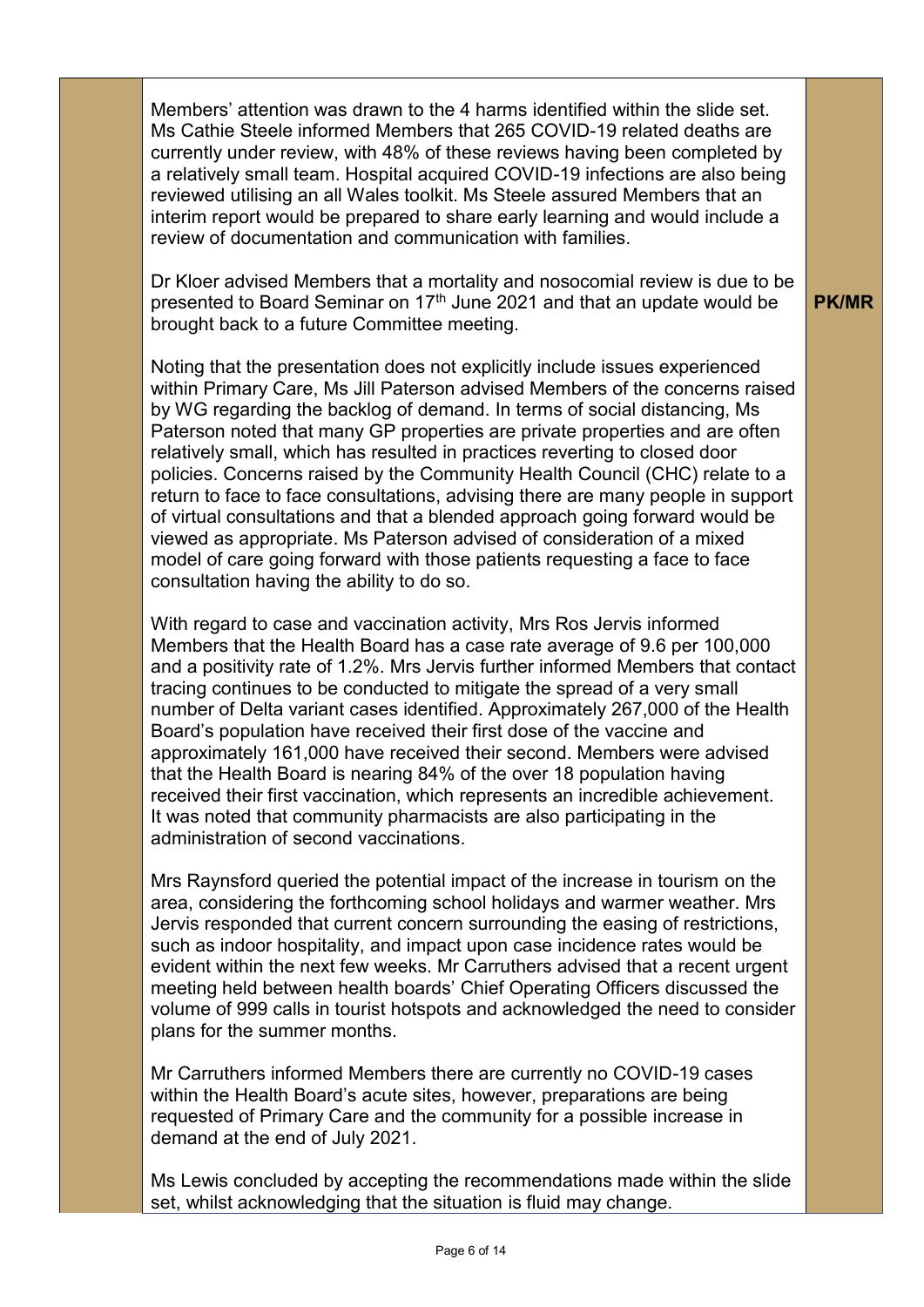|                        | The Committee NOTED the content of the Update on COVID-19 Related<br>Activity report and RECEIVED ASSURANCE that                                                                                                                                                                                                                                                                                                                                                                                                                                                                                                                                                                                                                                                                                                                                                                                                                                                                                |  |
|------------------------|-------------------------------------------------------------------------------------------------------------------------------------------------------------------------------------------------------------------------------------------------------------------------------------------------------------------------------------------------------------------------------------------------------------------------------------------------------------------------------------------------------------------------------------------------------------------------------------------------------------------------------------------------------------------------------------------------------------------------------------------------------------------------------------------------------------------------------------------------------------------------------------------------------------------------------------------------------------------------------------------------|--|
|                        | • the Health Board has systems and processes in place to respond to,<br>and monitor, emerging trends and issues associated with COVID-19;<br>whilst the local COVID-19 rate is currently low, continued monitoring of                                                                                                                                                                                                                                                                                                                                                                                                                                                                                                                                                                                                                                                                                                                                                                           |  |
|                        | the local and national situation is being undertaken and the Health<br>Board is adapting and adopting to changes and requirements at pace.                                                                                                                                                                                                                                                                                                                                                                                                                                                                                                                                                                                                                                                                                                                                                                                                                                                      |  |
|                        |                                                                                                                                                                                                                                                                                                                                                                                                                                                                                                                                                                                                                                                                                                                                                                                                                                                                                                                                                                                                 |  |
| <b>QSEAC</b><br>(21)68 | HEALTH BOARD RESPONSE TO THE NATIONAL AUDIT OF CARE AT<br>THE END OF LIFE (NACEL)                                                                                                                                                                                                                                                                                                                                                                                                                                                                                                                                                                                                                                                                                                                                                                                                                                                                                                               |  |
|                        | The Health Board Response to the National Audit of Care at the End of Life<br>(NACEL) report and slide-set was presented to Committee. Ms Paterson<br>provided Members with an overview of the national audit commissioned by the<br>Healthcare Quality Improvement Partnership (HQIP) to cement best practice<br>and enhance the quality of service provided.                                                                                                                                                                                                                                                                                                                                                                                                                                                                                                                                                                                                                                  |  |
|                        | Dr Annette Edwards informed Members that the audit covered anticipated<br>deaths in acute and community hospitals across England and Wales and is<br>measured against nationally agreed standards. Dr Edwards advised that the<br>audit would also include data for mental health and learning disabilities in the<br>near future.                                                                                                                                                                                                                                                                                                                                                                                                                                                                                                                                                                                                                                                              |  |
|                        | The key findings illustrated that, although most people felt that the patient and<br>families had received good care overall, there remains a gap in identifying the<br>needs of families and others. 80% of participants perceived that hospital was<br>the 'right' place to die; however, 20% observed there was a lack of peace and<br>privacy. Dr Edwards informed Members that, whilst 71% of patients had an<br>individualised end of life care plan, there is room for improvement in this area,<br>including clarification around the preferred place of care, medication use and<br>conversations regarding nutrition and hydration. The audit also illustrated that<br>two thirds of hospitals lack face-to-face specialist palliative care provision<br>seven days a week, particularly in terms of Clinical Nurse Specialists (CNS). A<br>further area of improvement surrounds conversations held with patients and<br>carers/relatives, and the recording of these conversations. |  |
|                        | Dr Edwards informed Members of the specific recommendations from the<br>audit, which included:<br>The strengthening of management and governance; highlighting that<br>there was no lead for the service.<br>The development of a strategy, building on the outcomes from the<br>-<br>Attain review.<br>Ensuring adequate Specialist Palliative Care (SPC) CNS support and                                                                                                                                                                                                                                                                                                                                                                                                                                                                                                                                                                                                                      |  |
|                        | dedicated SPC pharmacy support.<br>Promoting the use of the all Wales Advance and Future Care Planning<br>$\blacksquare$<br>Document.<br>Establishing a mechanism to ensure all hospital sites have access to<br>۰                                                                                                                                                                                                                                                                                                                                                                                                                                                                                                                                                                                                                                                                                                                                                                              |  |
|                        | adequate numbers of syringe drivers.<br>Reviewing training and education in end of life care; highlighting that<br>there is currently no end of life care mandatory training.                                                                                                                                                                                                                                                                                                                                                                                                                                                                                                                                                                                                                                                                                                                                                                                                                   |  |
|                        | Dr Edwards informed Members of specific workstreams established to resolve<br>these issues, including a Workforce and Service Development workstream to<br>address equity in training and 'growing our own' staff, a Data and Business<br>Intelligence workstream to improve data collection and focus on pathway                                                                                                                                                                                                                                                                                                                                                                                                                                                                                                                                                                                                                                                                               |  |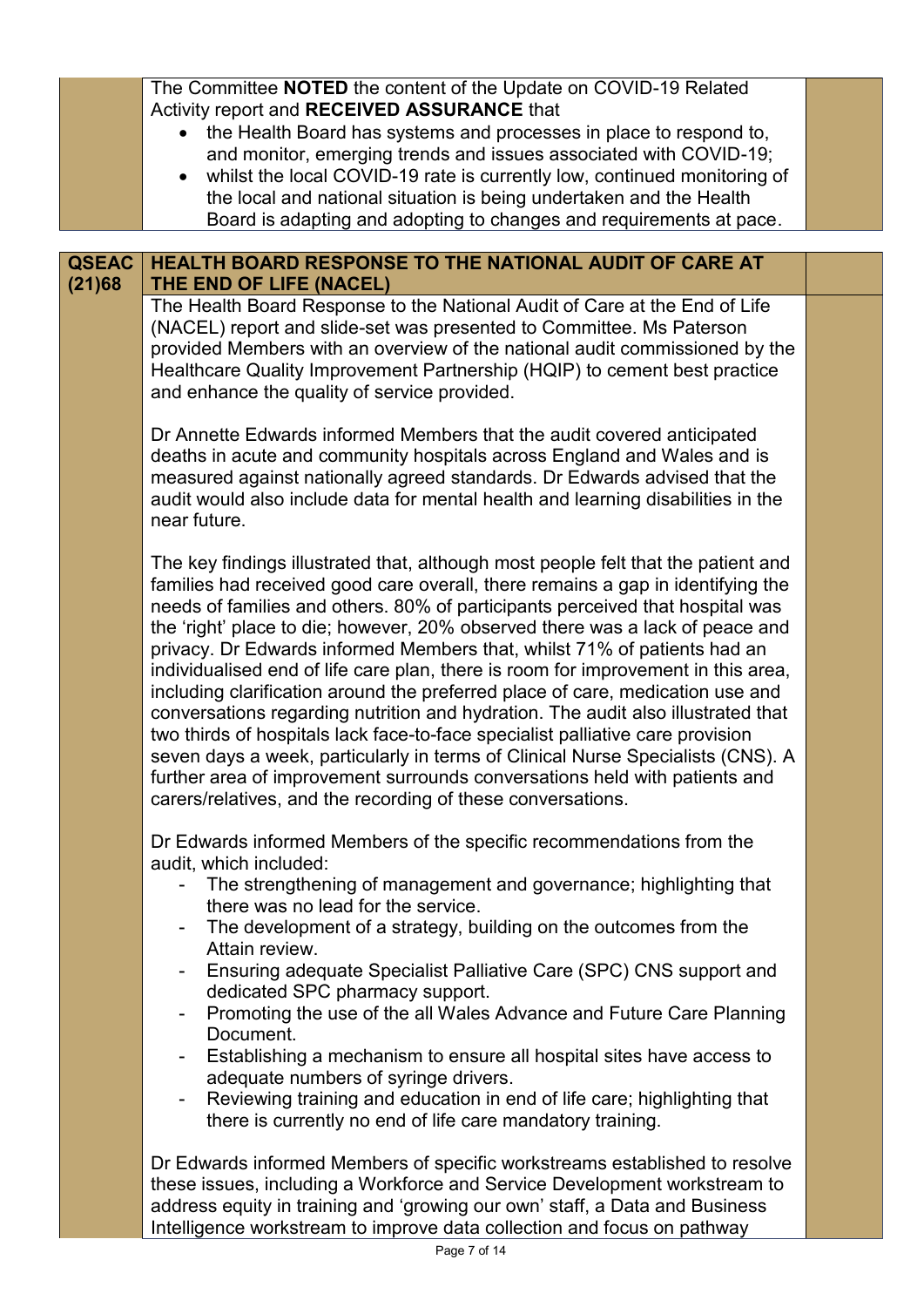|              | development, and a Digital and Estates workstream to embed digital solutions<br>to work remotely and to improve the environment in terms of privacy. Dr<br>Edwards assured Members of the development of the Health Board's first<br>Palliative and End of Life Care Strategy.                                                                                                                                                                                                                                                                                      |           |
|--------------|---------------------------------------------------------------------------------------------------------------------------------------------------------------------------------------------------------------------------------------------------------------------------------------------------------------------------------------------------------------------------------------------------------------------------------------------------------------------------------------------------------------------------------------------------------------------|-----------|
|              | Mrs Hardisty noted that end of life conversations continues to be a consistent<br>recommendation and enquired whether this is being included within training<br>programmes for professional staff. Dr Edwards responded that dedicated CNS<br>are supporting staff to build confidence in having these conversations with<br>patients.                                                                                                                                                                                                                              |           |
|              | With regards to the Attain work, Ms Jina Hawkes assured Members that<br>engagement with carers and relatives is contributing to the development of the<br>Palliative and End of Life Care Strategy.                                                                                                                                                                                                                                                                                                                                                                 |           |
|              | Ms Paterson reminded Members that the audit report presented data from<br>2019/20 when there were gaps in the workforce. Since then, an Executive<br>Lead for the service has been appointed and a clinical directorate for palliative<br>care is being considered. Ms Paterson advised that a health board wide<br>management of palliative care would be more beneficial than this being<br>managed regionally. Ms Paterson further advised Members that training<br>needs to be embedded widely and not only provided as specialist palliative<br>care training. |           |
|              | Ms Paterson informed Members that the funding of palliative and end of life<br>care had historically been provided via the community, however alternative<br>funding streams are being explored. Links with the Health Board's<br>Bereavement Service are also being reviewed for inclusion in the strategy.                                                                                                                                                                                                                                                        |           |
|              | Ms Donna Coleman informed Members that the Community Health Council<br>has received concerns from families not having been involved in<br>conversations, particularly in relation to Do Not Attempt Cardiopulmonary<br>Resuscitation (DNACPR). Mrs Louise O'Connor assured Members that this<br>issue has been identified by the Listening and Learning Sub-Committee and<br>that further work is being undertaken regarding DNACPR.                                                                                                                                |           |
|              | Dr Edwards advised Members that a third round of the NACEL would<br>commence shortly, which would include a staff survey, the results of which<br>would inform future training.                                                                                                                                                                                                                                                                                                                                                                                     |           |
|              | Ms Lewis thanked Dr Edwards and Ms Hawkes for the informative<br>presentation and welcomed an update at a future Committee meeting.                                                                                                                                                                                                                                                                                                                                                                                                                                 | <b>JP</b> |
|              | Dr Annette Edwards and Ms Jina Hawkes left the Committee meeting<br>The Committee SUPPORTED the recommendations from the NACEL audit<br>and RECEIVED ASSURANCE that the development of the Palliative and End<br>of Life Care Strategy, and the delivery of the short-term improvements, will<br>address the recommendations contained with the NACEL audit report.                                                                                                                                                                                                 |           |
| <b>QSEAC</b> | <b>COMMISSIONING FOR QUALITY OUTCOMES</b>                                                                                                                                                                                                                                                                                                                                                                                                                                                                                                                           |           |
| (21)69       | The Commissioning for Quality Outcomes slide-set was presented to<br>Committee, with the following points highlighted by Mr Shaun Ayres:                                                                                                                                                                                                                                                                                                                                                                                                                            |           |

- Concerns regarding Long Term Agreements (LTA), and their focus on activity and finance, led to discussions being held regarding the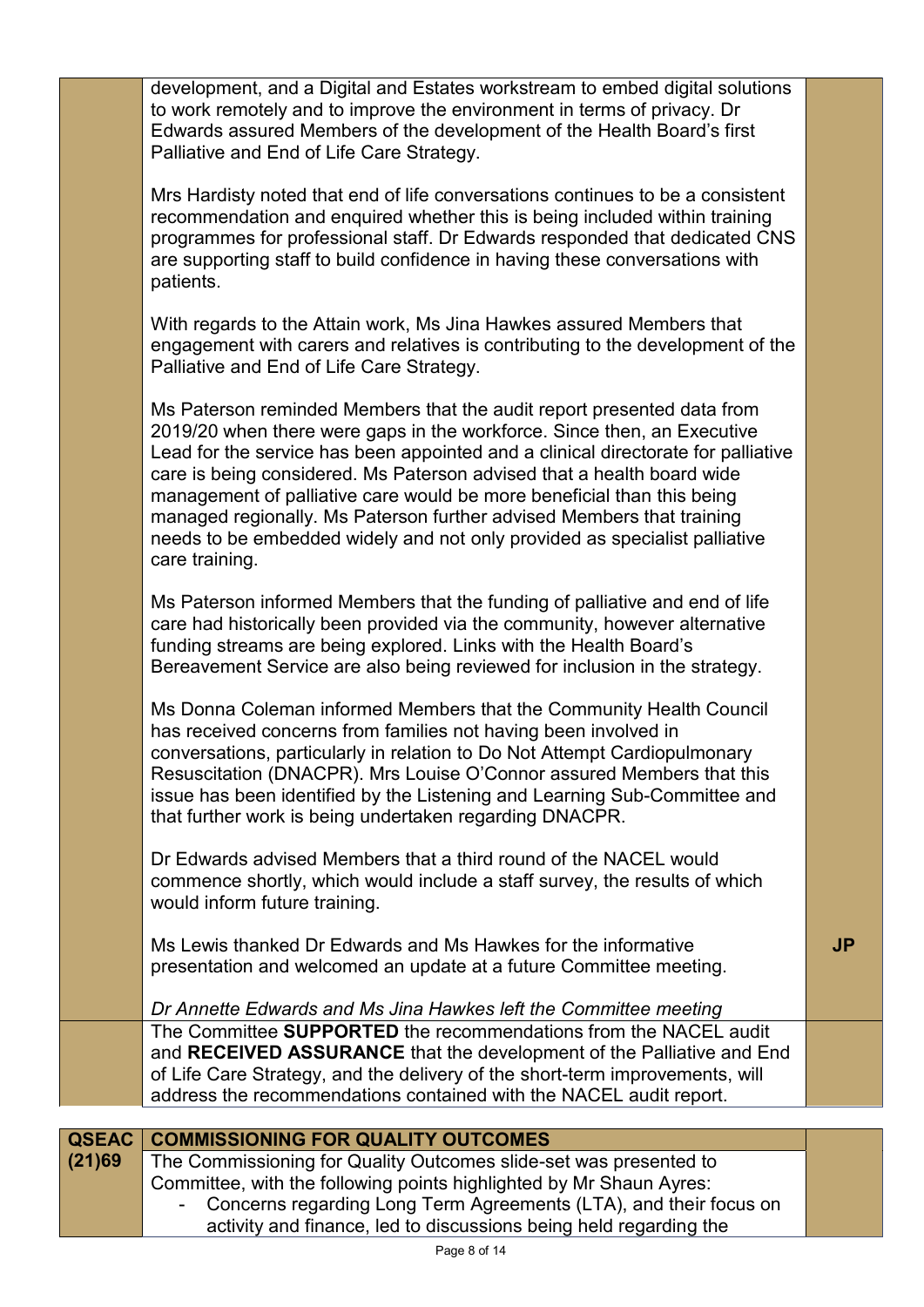inclusion of a quality section to address specific service and quality concerns.

Mitigating actions include workforce triangulation to understand the whole time equivalent required to deliver the service, recovery plans to include a refresh of demand and capacity plans, and inclusion of the Improving Together principles in discussions with SBUHB.

Mr Ayres assured Members that mechanisms have been implemented to enable robust discussions at an operational, quality, and financial level. Any remedial actions are agreed with SBUHB to mitigate pressures and concerns that arise. Members were also informed that initial discussions had been held with other Health Boards with capacity, should another service provider be required.

Mr Paul Smith and Dr Clive Weston provided Members with an overview of the challenges within Cardiology, associated with the Acute Coronary Syndrome (ACS) pathway. Particular reference was made to Risk 117 on the corporate risk register relating to the delay in transfer of patients to Morriston Hospital.

It was noted that the ACS/ Non-ST Segment Elevation Myocardial Infarction (NSTEMI) 'treat and repatriate' service was established in January 2019 and provided 6 ring-fenced beds at PPH and improved transfer times for Bronglais General Hospital (BGH) and WGH patients in particular to address the historical delays experienced by the Health Board in transferring patients to SBUHB's tertiary cardiac service for a range of cardiac investigations, treatments and surgery. These delays related to the transfer of ACS/NSTEMI patients requiring tertiary centre angiography/coronary revascularisation within 72 hours of presentation to local secondary care hospital.

Mr Smith provided an overview of the current controls and mitigation in place for the ACS pathway including:

- maintaining the current level of clinical and managerial interaction with SBUHB for weekly escalation and planning purposes;
- regular prioritisation and risk-scoring of patients;
- bi-monthly operational meetings with SBUHB to monitor activity and patient flow and address risk or issues;
- possible restoration of the treat and repatriation element of the pathway to improve the BGH/WGH situation;
- Welsh Cardiac Network invited to undertake a peer review at the end of Autumn 2021.

Mr Smith also provided an overview of the intermediate to longer term actions to further improve and sustain the pathway, including:

- Restoring in-house standard diagnostic angiography capacity back to pre-COVID levels;
- Increasing in-house diagnostic and angiography capacity;
- Commissioning more activity from other providers across Wales and in England;
- Considering the development of an in-house Percutaneous Coronary Intervention (PCI) service.

Mrs Raynsford queried how the pathway for BGH patients is being developed potentially with providers in England. Mr Carruthers responded that the Health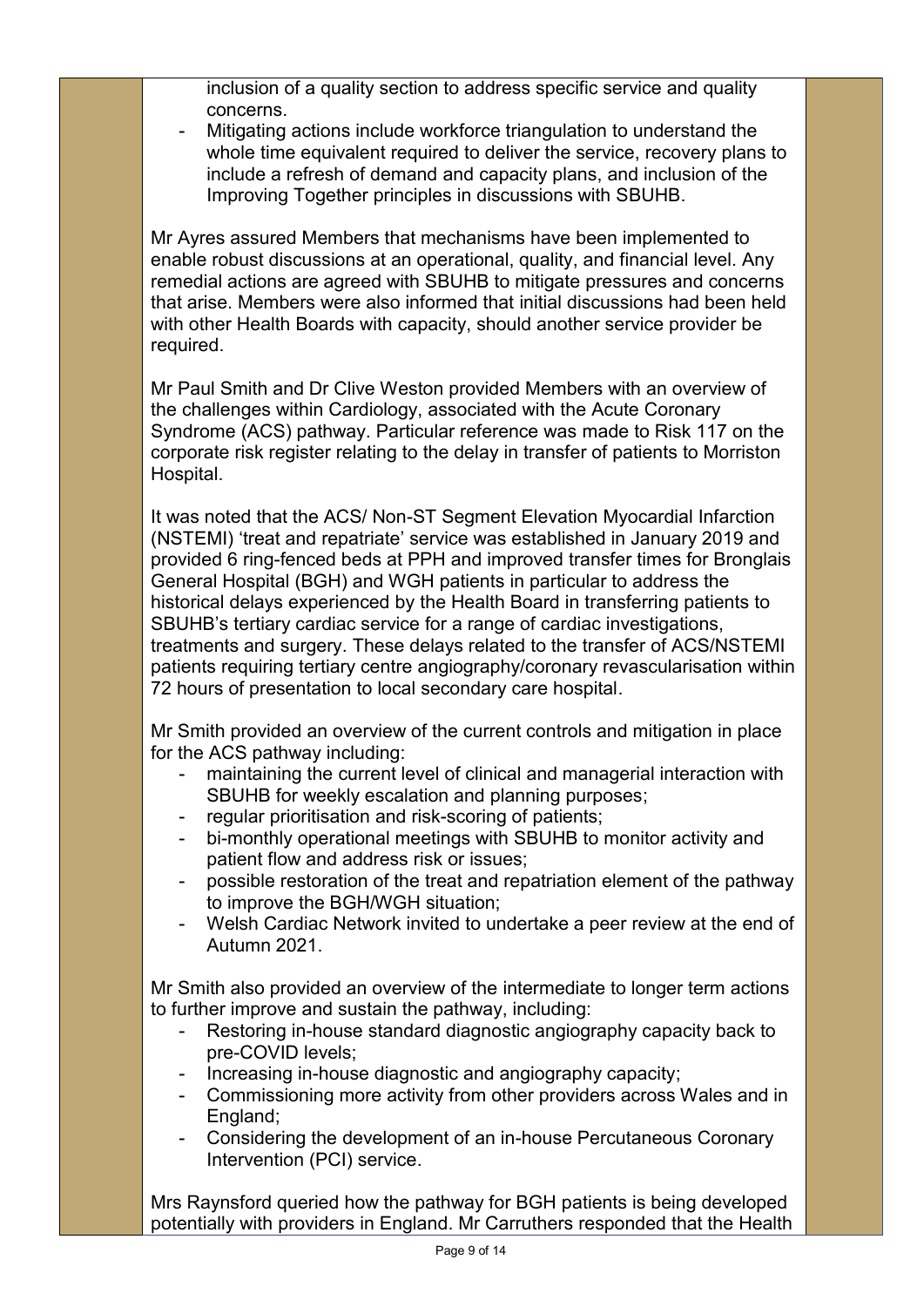|              | Board is actively exploring opportunities with other providers, e.g., Telford for<br><b>BGH</b> patients.                                                                                                                                                                                                                                                                                                                                                                                                                                                           |              |
|--------------|---------------------------------------------------------------------------------------------------------------------------------------------------------------------------------------------------------------------------------------------------------------------------------------------------------------------------------------------------------------------------------------------------------------------------------------------------------------------------------------------------------------------------------------------------------------------|--------------|
|              | Mr Weir took assurance from the mitigating actions identified within the<br>intermediate to long term plan and enquired whether there is the possibility of<br>developing a hub and spoke model. Dr Weston responded that careful<br>consideration would need to be given to patient safety should a PCI stent<br>procedure encounter difficulty and require a surgeon on site.                                                                                                                                                                                     |              |
|              | Mrs Ros Jervis left the Committee meeting                                                                                                                                                                                                                                                                                                                                                                                                                                                                                                                           |              |
|              | Professor Gammon expressed some concern at the statistics within the slide<br>set and queried the extent of the in-house capacity deficit and the action that<br>is being taken to address this. Dr Weston responded that the Health Board's<br>current Transformation project would provide a review of 2 years' worth of<br>data, rather than 4 months' worth of data presented in the slide set. Dr Weston<br>further assured Members that the management of patients is being reviewed,<br>with consideration of weekend working in SBUHB to increase capacity. |              |
|              | Mr Newman suggested that the issues raised should be included within the<br>Committee's update report to Board.                                                                                                                                                                                                                                                                                                                                                                                                                                                     | <b>AL/MR</b> |
|              | Ms Lewis thanked Mr Ayres, Mr Smith and Dr Weston for their presentation<br>and advised that an update would be welcomed at a future Committee<br>meeting.                                                                                                                                                                                                                                                                                                                                                                                                          | <b>SA</b>    |
|              | Mr Shaun Ayres, Mr Paul Smith and Dr Clive Weston left the Committee<br>meeting.                                                                                                                                                                                                                                                                                                                                                                                                                                                                                    |              |
|              | The Committee NOTED the content of the Commissioning for Quality<br>Outcomes report and RECEIVED ASSURANCE that mitigating actions are in<br>place to monitor the Health Board's commissioned services.                                                                                                                                                                                                                                                                                                                                                             |              |
| <b>QSEAC</b> | <b>CHILDREN AND YOUNG PEOPLE - PLAN FOR DELIVERY</b>                                                                                                                                                                                                                                                                                                                                                                                                                                                                                                                |              |
| (21)70       | The Children and Young People (CYP) – Plan for Delivery slide set was<br>presented to Committee, with Mr Carruthers advising that the plan to identify a<br>phased strategy to answer the challenges that have been recognised following<br>the launch of 'No Wrong Door' would be implemented by 2024. Mr Carruthers<br>recognised that a number of specific issues would require a more urgent focus<br>and assured Members that these would be picked up in-year, as well as over<br>the next 3 years.                                                           |              |
|              | Mr Carruthers informed Members that a Children and Young People's<br>Working Group would be established to provide oversight on the development<br>and delivery of the 3-year plan and to be accountable for identifying key<br>priorities.                                                                                                                                                                                                                                                                                                                         |              |
|              | Mrs Raynsford acknowledged that mental health challenges are on the rise<br>and noted the vital importance of preventative action and lower tier<br>interventions.                                                                                                                                                                                                                                                                                                                                                                                                  |              |

Members acknowledged that consideration also needs to be given to A&E and Primary Care, in addition to the six directorates across the Health Board detailed within the slide set who have responsibility for CYP. Mr Carruthers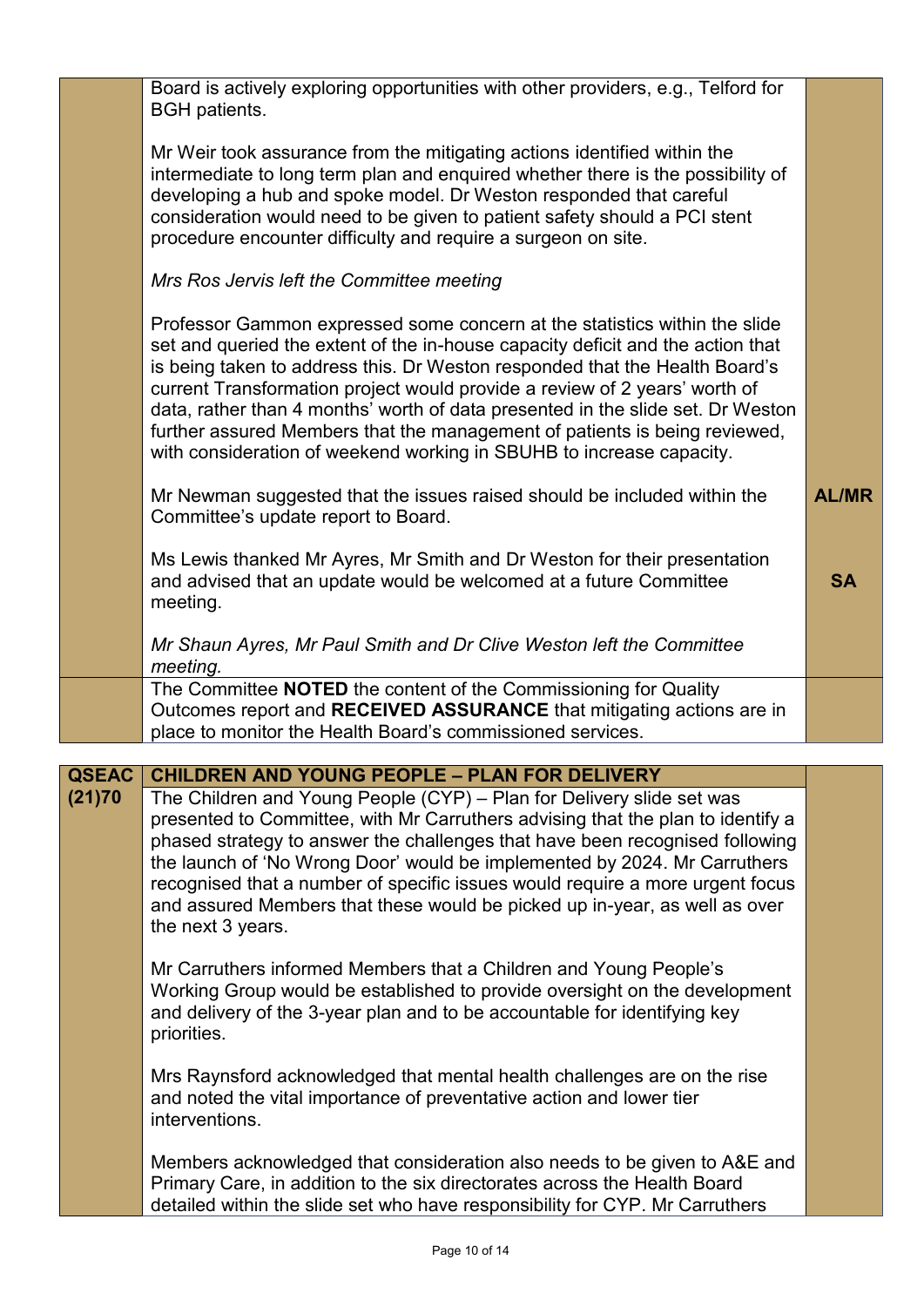|                        | assured Members that robust conversations would be held with these<br>directorates.                                                                                                                                                                                                                                                                           |  |
|------------------------|---------------------------------------------------------------------------------------------------------------------------------------------------------------------------------------------------------------------------------------------------------------------------------------------------------------------------------------------------------------|--|
|                        | The Committee NOTED the content of the Children and Young People - Plan<br>for Delivery slide-set.                                                                                                                                                                                                                                                            |  |
|                        |                                                                                                                                                                                                                                                                                                                                                               |  |
| <b>QSEAC</b><br>(21)71 | <b>IMPROVING TOGETHER UPDATE</b><br>The Committee received a verbal update on Improving Together by Ms                                                                                                                                                                                                                                                        |  |
|                        | Catherine Evans, advising of the work undertaken by the team following the<br>publication of the Health Board's strategic objectives regarding quality<br>management.                                                                                                                                                                                         |  |
|                        | It was noted that feedback received from staff regarding the engagement<br>exercises, such as the importance of a common vision and shared goals, and<br>workforce camaraderie, would be built into the framework.                                                                                                                                            |  |
|                        | Ms Evans informed Members that draft performance metrics had been<br>discussed at Board workshops held on 27th May 2021.                                                                                                                                                                                                                                      |  |
|                        | Ms Mandy Davies highlighted the cultural change for the organisation, which<br>requires operational teams to be involved as early as possible.                                                                                                                                                                                                                |  |
|                        | Ms Lewis concluded by acknowledging that this currently remains work in<br>progress.                                                                                                                                                                                                                                                                          |  |
|                        | The Committee NOTED the verbal update on Improving Together.                                                                                                                                                                                                                                                                                                  |  |
| <b>QSEAC</b>           | <b>QUALITY AND SAFETY ASSURANCE REPORT</b>                                                                                                                                                                                                                                                                                                                    |  |
| (21)72                 | The Quality and Safety Assurance Report was presented to Committee, with<br>Mrs Rayani acknowledging the effort of the team in enabling the Health Board<br>to be early implementers of the new Once for Wales Concerns Management<br>System.                                                                                                                 |  |
|                        | Mrs Rayani highlighted the following points from the data presented in the<br>slides:                                                                                                                                                                                                                                                                         |  |
|                        | A change in the presentation of Information on pressure ulcers to<br>demonstrate the number of pressure ulcers present before admission,<br>and those developed or worsened during care.<br>Work on inpatient falls is continuing.<br>Changes to national reporting requirements to WG from 14 <sup>th</sup> June                                             |  |
|                        | 2021.                                                                                                                                                                                                                                                                                                                                                         |  |
|                        | Ms Steele informed Members of the introduction of the all Wales concern<br>coding list, which will affect the recording of pressure damage to present<br>lessons learnt in addition to the number of incidents. Ms Steele further<br>informed Members that the number of incidents is comparable with those seen<br>in April and May 2019, which is positive. |  |
|                        | Ms Lewis queried the reason behind the majority of Healthcare Inspectorate<br>Wales Quality Checks, carried out between March and May 2021 involving<br>Mental Health and Learning Disabilities wards, to which Ms Steele responded<br>that this was purely coincidental.                                                                                     |  |
|                        | The Committee:<br><b>NOTED</b> the content of the Quality and Safety Assurance Report,<br>$\bullet$                                                                                                                                                                                                                                                           |  |
|                        |                                                                                                                                                                                                                                                                                                                                                               |  |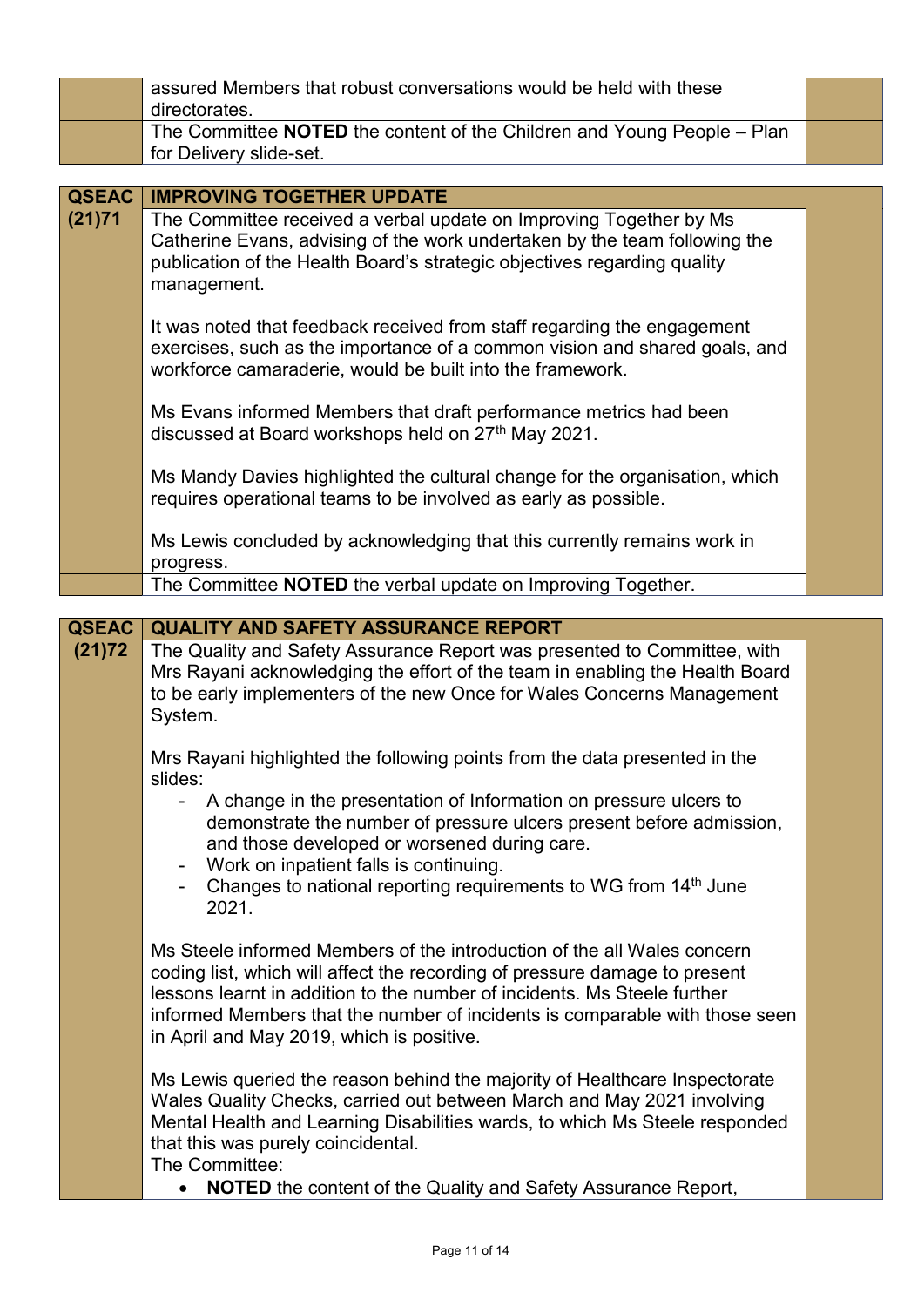|              | <b>RECEIVED ASSURANCE</b> that processes are in place to review and<br>$\bullet$                                                                                                                                                                                                                                                                                                                        |      |
|--------------|---------------------------------------------------------------------------------------------------------------------------------------------------------------------------------------------------------------------------------------------------------------------------------------------------------------------------------------------------------------------------------------------------------|------|
|              | monitor patient experience highlighted through incident reporting,<br>complaints and feedback mechanisms, and                                                                                                                                                                                                                                                                                           |      |
|              | <b>NOTED</b> the progress made in relation to the sustainability plan for                                                                                                                                                                                                                                                                                                                               |      |
|              | Family Liaison Officer roles.                                                                                                                                                                                                                                                                                                                                                                           |      |
|              |                                                                                                                                                                                                                                                                                                                                                                                                         |      |
| <b>QSEAC</b> | OPERATIONAL QUALITY, SAFETY AND EXPERIENCE SUB-COMMITTEE<br><b>UPDATE REPORT</b>                                                                                                                                                                                                                                                                                                                        |      |
| (21)73       | Ms Lewis advised that, due to time constraints, the Operational Quality, Safety                                                                                                                                                                                                                                                                                                                         |      |
|              | and Experience Sub-Committee Update Report would be taken as read and<br>invited comments from Members.                                                                                                                                                                                                                                                                                                 |      |
|              | As a Member of the Sub-Committee, Mrs Hardisty expressed concern about<br>the limited assurance provided to the Sub-Committee that all risks had been<br>reviewed and updated, and the lack of knowledge amongst senior colleagues<br>regarding the Health Board's risk profile and risk appetite.                                                                                                      |      |
|              | Mr Carruthers assured Members that these concerns are being addressed via<br>discussions with the Chair of the Sub-Committee and the Health Board's Risk<br>and Assurance Team to review the training and engagement of operational<br>leads.                                                                                                                                                           |      |
|              | Ms Lewis acknowledged the weakness in the chain of assurance, however,<br>was confident that this would continue to be monitored via the Sub-Committee<br>and that there was no requirement to escalate this concern to the Board on<br>this occasion.                                                                                                                                                  |      |
|              | The Committee NOTED the content of the Operational Quality, Safety and<br>Experience Sub-Committee Update Report and RECEIVED ASSURANCE<br>from the actions taken by the Sub-Committee to mitigate the risks articulated.                                                                                                                                                                               |      |
| <b>QSEAC</b> | <b>LISTENING AND LEARNING SUB-COMMITTEE UPDATE REPORT</b>                                                                                                                                                                                                                                                                                                                                               |      |
| (21)74       | Ms Lewis advised that the Listening and Learning Sub-Committee Update<br>Report would be taken as read and invited comments from Members.                                                                                                                                                                                                                                                               |      |
|              | Mrs Rayani advised that the Resuscitation/RRAILS Group would be reviewing<br>the training provision, particularly regarding DNACPR.                                                                                                                                                                                                                                                                     |      |
|              | It was noted that the Listening and Learning Sub-Committee's revised Terms                                                                                                                                                                                                                                                                                                                              |      |
|              | of Reference would be submitted to the Committee at its meeting on 10 <sup>th</sup>                                                                                                                                                                                                                                                                                                                     |      |
|              | August 2021 for approval.                                                                                                                                                                                                                                                                                                                                                                               | LO'C |
|              | The Committee NOTED the content of the Listening and Learning Sub-                                                                                                                                                                                                                                                                                                                                      |      |
|              | Committee Update Report and RECEIVED ASSURANCE from the actions<br>taken by the Sub-Committee to mitigate the risks articulated.                                                                                                                                                                                                                                                                        |      |
|              |                                                                                                                                                                                                                                                                                                                                                                                                         |      |
| <b>QSEAC</b> | <b>RESEARCH AND INNOVATION SUB-COMMITTEE UPDATE REPORT</b>                                                                                                                                                                                                                                                                                                                                              |      |
| (21)75       | Ms Lewis advised that the Research and Innovation Sub-Committee Update<br>Report would be taken as read and invited comments from Members.                                                                                                                                                                                                                                                              |      |
|              | Dr Kloer drew Members' attention to the update regarding TriTech and its<br>approach to systematising innovation, research and value-based care and to<br>explore how the population can benefit from technological advances. TriTech<br>brings together three functions to support new projects: clinical engineering,<br>research and innovation, and health care, with a focus on improved outcomes. |      |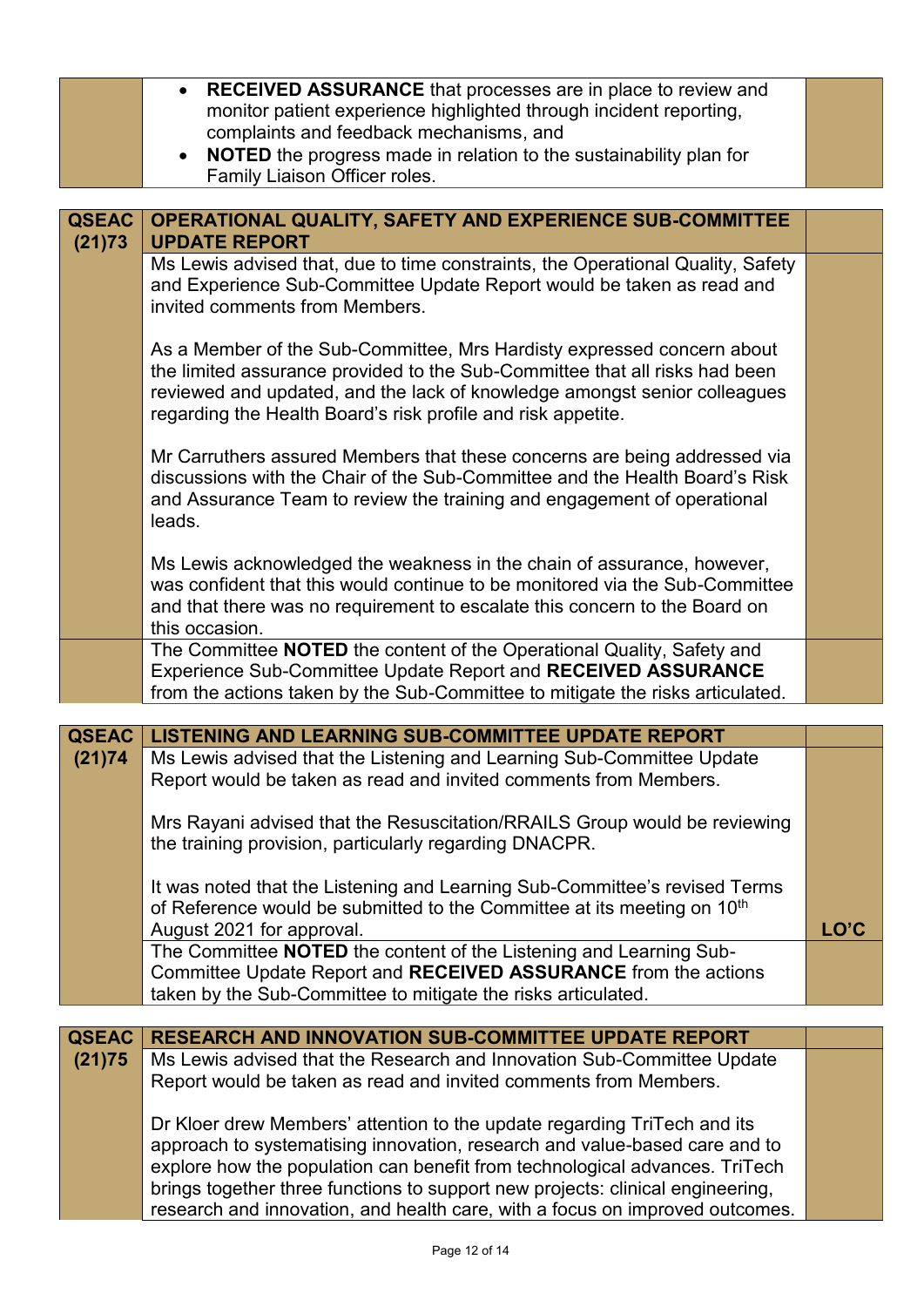|              | Dr Kloer assured Members that discussions in relation to governance are        |               |
|--------------|--------------------------------------------------------------------------------|---------------|
|              | being held with the Board Secretary and that progress will continue to be      |               |
|              | reported via the Research and Innovation Sub-Committee.                        |               |
|              |                                                                                |               |
|              |                                                                                |               |
|              | Dr Kloer conveyed thanks to Professor Gammon for his support with              |               |
|              | University partners.                                                           |               |
|              | The Committee NOTED the content of the Research and Development                |               |
|              | Update Report.                                                                 |               |
|              |                                                                                |               |
| <b>QSEAC</b> | STRATEGIC SAFEGUARDING WORKING GROUP UPDATE REPORT                             |               |
| (21)76       | The Strategic Safeguarding Working Group Update Report was presented to        |               |
|              | Committee, providing an overview of the work undertaken by the Group           |               |
|              |                                                                                |               |
|              | during 2020/21 and the emerging issues from case reviews.                      |               |
|              |                                                                                |               |
|              | Ms Mandy Nichols-Davies drew Members' attention to Risk 703, highlighting      |               |
|              | compliance with the Group 1 Violence against Women, Domestic Abuse and         |               |
|              | Sexual Violence (VAWDASV) National Training Framework, which has been          |               |
|              | on the risk register since February 2019 and details the risk that staff would |               |
|              | be unable to recognise and respond to violence against women, domestic         |               |
|              |                                                                                |               |
|              | abuse and sexual violence as a result of failure to complete Group 1           |               |
|              | VAWDASV e-learning. It was noted that a breakdown of each service              |               |
|              | compliance has been sent to relevant Executive and operational teams to        |               |
|              | target areas where compliance is not achieved. Ms Nichols-Davies assured       |               |
|              | Members that compliance would continue to be monitored via the Strategic       |               |
|              | Safeguarding Working Group and that the risk would be further reviewed,        |               |
|              | with anticipated improvement in compliance, at the end of Quarter 1            |               |
|              | 2021/22.                                                                       |               |
|              |                                                                                |               |
|              |                                                                                |               |
|              | In relation to professional concerns, Mrs Raynsford enquired as to the         |               |
|              | actions being undertaken by the Workforce team in supporting staff involved    |               |
|              | in domestic related incidents. Mrs Raynsford also queried the increase in      |               |
|              | Looked After Children (LAC). Ms Lewis requested that Mrs Raynsford and         |               |
|              | Ms Nichols-Davies discuss this matter outside of the Committee meeting         | <b>DR/MND</b> |
|              |                                                                                |               |
|              | and for Mrs Raynsford to notify the Chair and Committee Services Officer       |               |
|              | should anything further require documenting within the minutes.                |               |
|              | The Committee NOTED the content of the Safeguarding Group Update Report        |               |
|              | and RECEIVED ASSURANCE that actions taken by the Group to mitigate the         |               |
|              | risks are adequate.                                                            |               |
|              |                                                                                |               |
| <b>QSEAC</b> | <b>QUALITY, SAFETY &amp; EXPERIENCE ASSURANCE COMMITTEE WORK</b>               |               |
| (21)77       | <b>PLAN 2021/22</b>                                                            |               |
|              |                                                                                |               |
|              | The Committee received the Quality, Safety & Experience Assurance              |               |
|              | Committee Work Plan 2021/22.                                                   |               |
|              | The Committee NOTED the Quality, Safety & Experience Assurance                 |               |
|              | Committee Work Plan 2021/22.                                                   |               |
|              |                                                                                |               |
| <b>QSEAC</b> | <b>QUALITY, SAFETY &amp; EXPERIENCE ASSURANCE COMMITTEE DECISION</b>           |               |
| (21)78       | <b>TRACKER 2021/22- AMBER ACTIONS ONLY</b>                                     |               |
|              |                                                                                |               |
|              | No report presented as all actions have been completed.                        |               |
|              |                                                                                |               |
| <b>QSEAC</b> | <b>QUALITY, SAFETY &amp; EXPERIENCE ASSURANCE COMMITTEE SUB-</b>               |               |
| (21)79       | <b>COMMITTEES' DECISION TRACKER 2021/22 - AMBER ACTIONS ONLY</b>               |               |

No report presented as all actions have been completed.